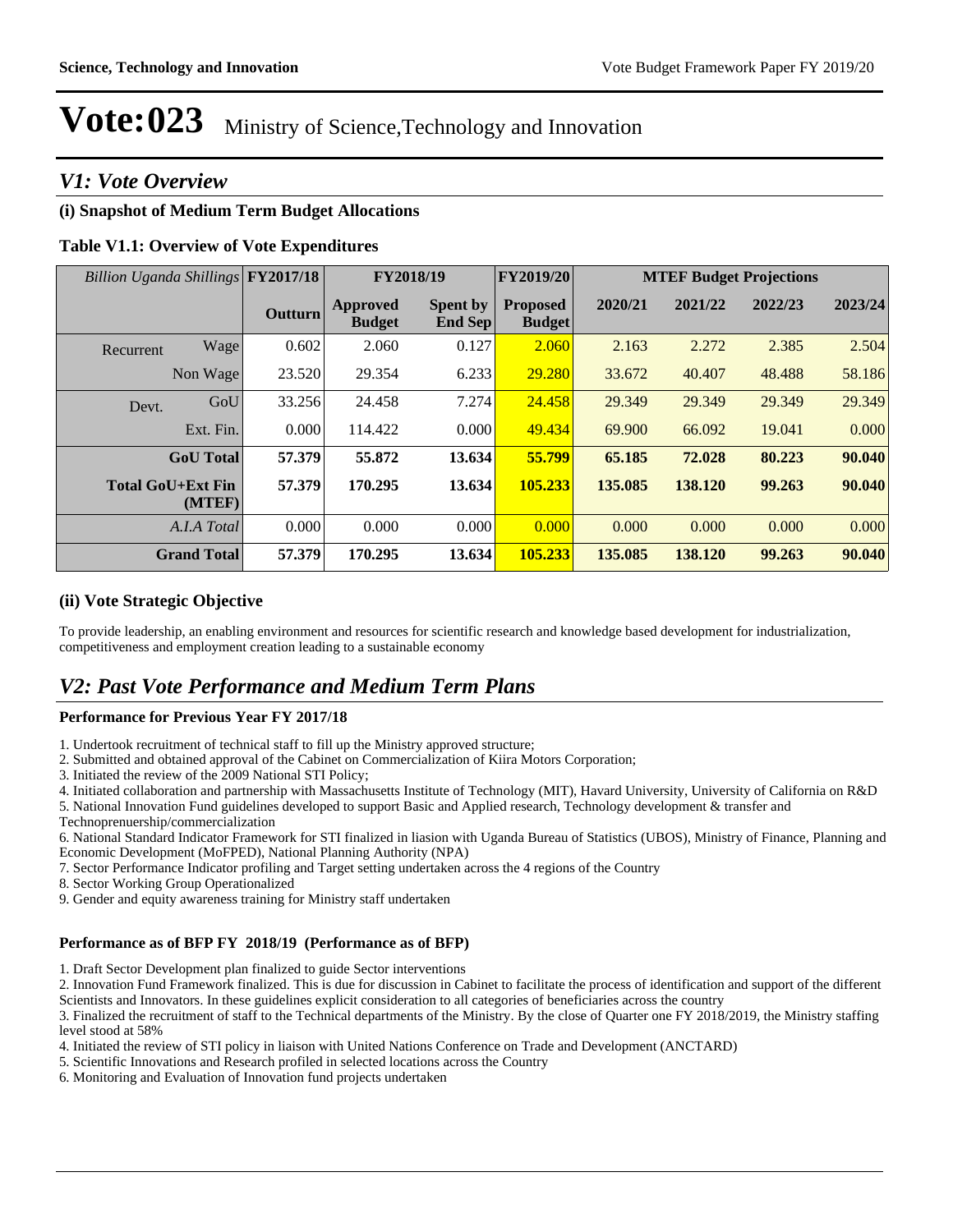#### **FY 2019/20 Planned Outputs**

- Integrating STI in Government Development Processes at both Local and District Local Governments. This involves finalising and dissemination of guidelines on integration of STI across Government
- Develop a National Research Agenda. This will provide a package of key Researchable areas in line with the Country's development aspirations
- Develop a Research and Development (R&D) strategy as a framework upon for support and commercialization of Research products
- Develop a National Innovation Registry. This requires a sound data bank and a strong Monitoring and Evaluation system
- Conduct sensitization, awareness and advocacy programs on Science, Technology and Innovation to increase the level of appreciation of STI activities and initiatives across the Country

Profile Innovations and Research undertaken Country wide. This requires establishment of a coordination mechanism with Local Governments to profile these innovation whenever and wherever they occur

- Conduct a feasibility study on STI infrastructure development across the country ( Incubation centers, laboratories, STI Parks, Business Centers)
- Establish an Innovation and Intellectual Property Support Center
- Facilitate and strengthen Micro, Small and Medium Enterprises (MSMEs) through tooling, retooling and co-financing
- Conduct the STI career guidance week
- Promoting and strengthening adoption and Commercialization of products
- Establish a robust STI Infrastructure to facilitate Research and Innovation Countrywide
- Commercialise Kiira Vehicle
- Facilitate and support orther SME, scientists and Innovators
- Facilitate and support commercialization of innovations
- Develop Policies, Standards and guidelines on Biosafety, Intellectual Property and STI integration
- Enforce, Monitor and evaluate implementation of STI Policy, standards and guidelines
- Dissemination of Policies, guidelines and Standards
- Capacity building/enhancement in gender and equity analysis across all STI MDAs and stakeholders

#### **Medium Term Plans**

- 1. Setting up and operationalization of STI infrastructure
- 2. Establish National Science, Technology, Engineering and Innovation services that support the needs of both rural and urban population.
- 3. Support basic and applied Research
- 4. Support the application of Bio Engineering and Bio Technology
- 5. Support and exploit Intellectual Property Rights
- 6. Enhance the level of integration of Science, Technology and Innovation involving all the key actors/stakeholders (Central and Local
- Government; Informal and formal Sectors)

7. Develop STI Local content for all interest groups and stakeholders.

#### **Efficiency of Vote Budget Allocations**

The allocation made to the different Programs and Sub programs is based on the key strategic objectives enshrined in the National Development Plan II. The Programs and Sub Program allocations are hinged on to the key result areas and the National Standard indicator framework of Government

#### **Vote Investment Plans**

- 1. Establishment of regional science and technology parks
- 2. Transport and assorted ICT equipment

#### **Major Expenditure Allocations in the Vote for FY 2019/20**

The major Expenditure allocation of Shs. 24 Billion is a transfer to Kiira Motors corporation to facilitate the implementation of Kiira Motor Vehicle Project. FY 2019/2020 will be the second year of implementation of this project

#### **V3: PROGRAMME OUTCOMES, OUTCOME INDICATORS AND PROPOSED BUDGET ALLOCATION**

#### **Table V3.1: Programme Outcome and Outcome Indicators**

**Vote Controller:**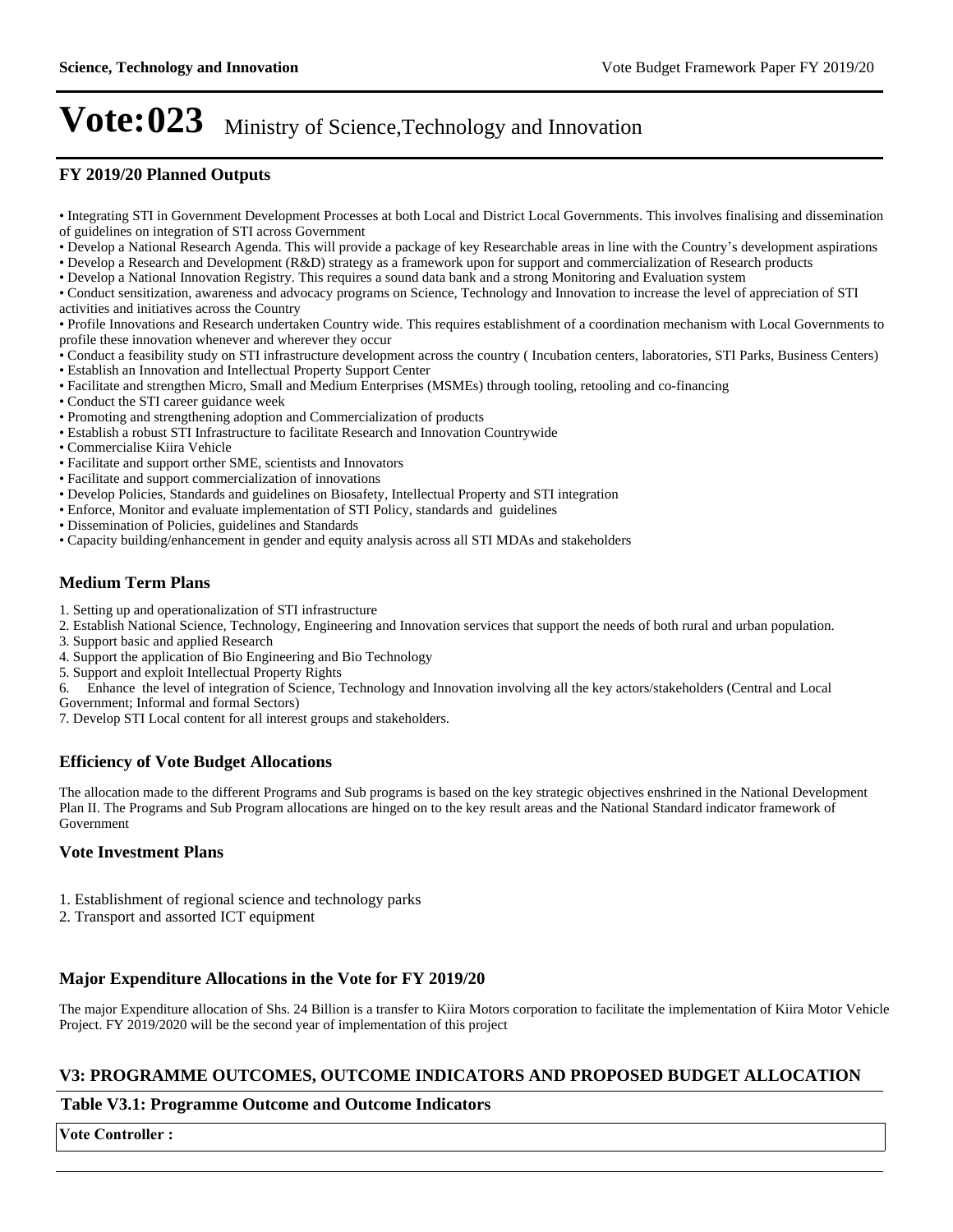| <b>Programme:</b>                                              | 01 Regulation                                                                                                                                                      |                          |                          |                  |                            |                          |                          |                          |
|----------------------------------------------------------------|--------------------------------------------------------------------------------------------------------------------------------------------------------------------|--------------------------|--------------------------|------------------|----------------------------|--------------------------|--------------------------|--------------------------|
|                                                                |                                                                                                                                                                    |                          |                          |                  |                            |                          |                          |                          |
| <b>Programme Objective:</b>                                    | To Coordinate all matters pertaining to STI standards and regulation, and coordination of Bio sciences<br>and Bio economy, Physical and Chemical Sciences          |                          |                          |                  |                            |                          |                          |                          |
| <b>Responsible Officer:</b>                                    |                                                                                                                                                                    | Director, STI Regulation |                          |                  |                            |                          |                          |                          |
| <b>Programme Outcome:</b>                                      | Enhance Standards for the development of Science, Technology and Innovations                                                                                       |                          |                          |                  |                            |                          |                          |                          |
| <b>Sector Outcomes contributed to by the Programme Outcome</b> |                                                                                                                                                                    |                          |                          |                  |                            |                          |                          |                          |
| 1. Effective STI regulatory framework                          |                                                                                                                                                                    |                          |                          |                  |                            |                          |                          |                          |
| 2. Improved resource utilization and accountability            |                                                                                                                                                                    |                          |                          |                  |                            |                          |                          |                          |
|                                                                |                                                                                                                                                                    |                          |                          |                  | <b>Performance Targets</b> |                          |                          |                          |
| <b>Programme Performance Indicators (Output)</b>               |                                                                                                                                                                    | 2017/18<br><b>Actual</b> | 2018/19<br><b>Target</b> | <b>Base year</b> | <b>Baseline</b>            | 2019/20<br><b>Target</b> | 2020/21<br><b>Target</b> | 2021/22<br><b>Target</b> |
|                                                                |                                                                                                                                                                    |                          | N/A                      |                  |                            |                          |                          |                          |
| <b>Vote Controller:</b>                                        |                                                                                                                                                                    |                          |                          |                  |                            |                          |                          |                          |
| <b>Programme:</b>                                              | 02 Research and Innovation                                                                                                                                         |                          |                          |                  |                            |                          |                          |                          |
| <b>Programme Objective:</b>                                    | To Coordinate the National Innovation System, Research and Development endeavors/activities in the<br>country                                                      |                          |                          |                  |                            |                          |                          |                          |
| <b>Responsible Officer:</b>                                    | Director, Research and Innovation                                                                                                                                  |                          |                          |                  |                            |                          |                          |                          |
| <b>Programme Outcome:</b>                                      | <b>Increased Research, Innovations and emerging Technologies</b>                                                                                                   |                          |                          |                  |                            |                          |                          |                          |
| <b>Sector Outcomes contributed to by the Programme Outcome</b> |                                                                                                                                                                    |                          |                          |                  |                            |                          |                          |                          |
| 1. Improved resource utilization and accountability            |                                                                                                                                                                    |                          |                          |                  |                            |                          |                          |                          |
| 2. Increased level of technology and innovation                |                                                                                                                                                                    |                          |                          |                  |                            |                          |                          |                          |
|                                                                |                                                                                                                                                                    |                          |                          |                  | <b>Performance Targets</b> |                          |                          |                          |
| <b>Programme Performance Indicators (Output)</b>               |                                                                                                                                                                    | 2017/18<br>Actual        | 2018/19<br><b>Target</b> | <b>Base year</b> | <b>Baseline</b>            | 2019/20<br><b>Target</b> | 2020/21<br><b>Target</b> | 2021/22<br><b>Target</b> |
|                                                                |                                                                                                                                                                    |                          | N/A                      |                  |                            |                          |                          |                          |
| <b>Vote Controller:</b>                                        |                                                                                                                                                                    |                          |                          |                  |                            |                          |                          |                          |
| <b>Programme:</b>                                              | 03 Science Entreprenuership                                                                                                                                        |                          |                          |                  |                            |                          |                          |                          |
| <b>Programme Objective:</b>                                    | To Coordinate all entrepreneurial activities, Development of Technological incubation, development of<br>small and medium enterprise and enhancement of STI skills |                          |                          |                  |                            |                          |                          |                          |
| <b>Responsible Officer:</b>                                    | Director, Technopreneurship                                                                                                                                        |                          |                          |                  |                            |                          |                          |                          |
| <b>Programme Outcome:</b>                                      | <b>Increased Human Capital development in Science, Technology and Innovations</b>                                                                                  |                          |                          |                  |                            |                          |                          |                          |
| <b>Sector Outcomes contributed to by the Programme Outcome</b> |                                                                                                                                                                    |                          |                          |                  |                            |                          |                          |                          |
| 1. Improved resource utilization and accountability            |                                                                                                                                                                    |                          |                          |                  |                            |                          |                          |                          |
|                                                                |                                                                                                                                                                    |                          |                          |                  | <b>Performance Targets</b> |                          |                          |                          |
| <b>Programme Performance Indicators (Output)</b>               |                                                                                                                                                                    | 2017/18                  | 2018/19                  | <b>Base year</b> | <b>Baseline</b>            | 2019/20                  | 2020/21                  | 2021/22                  |
|                                                                |                                                                                                                                                                    | Actual                   | <b>Target</b>            |                  |                            | <b>Target</b>            | <b>Target</b>            | <b>Target</b>            |
|                                                                |                                                                                                                                                                    |                          | N/A                      |                  |                            |                          |                          |                          |

### **Table V3.2: Past Expenditure Outturns and Medium Term Projections by Programme**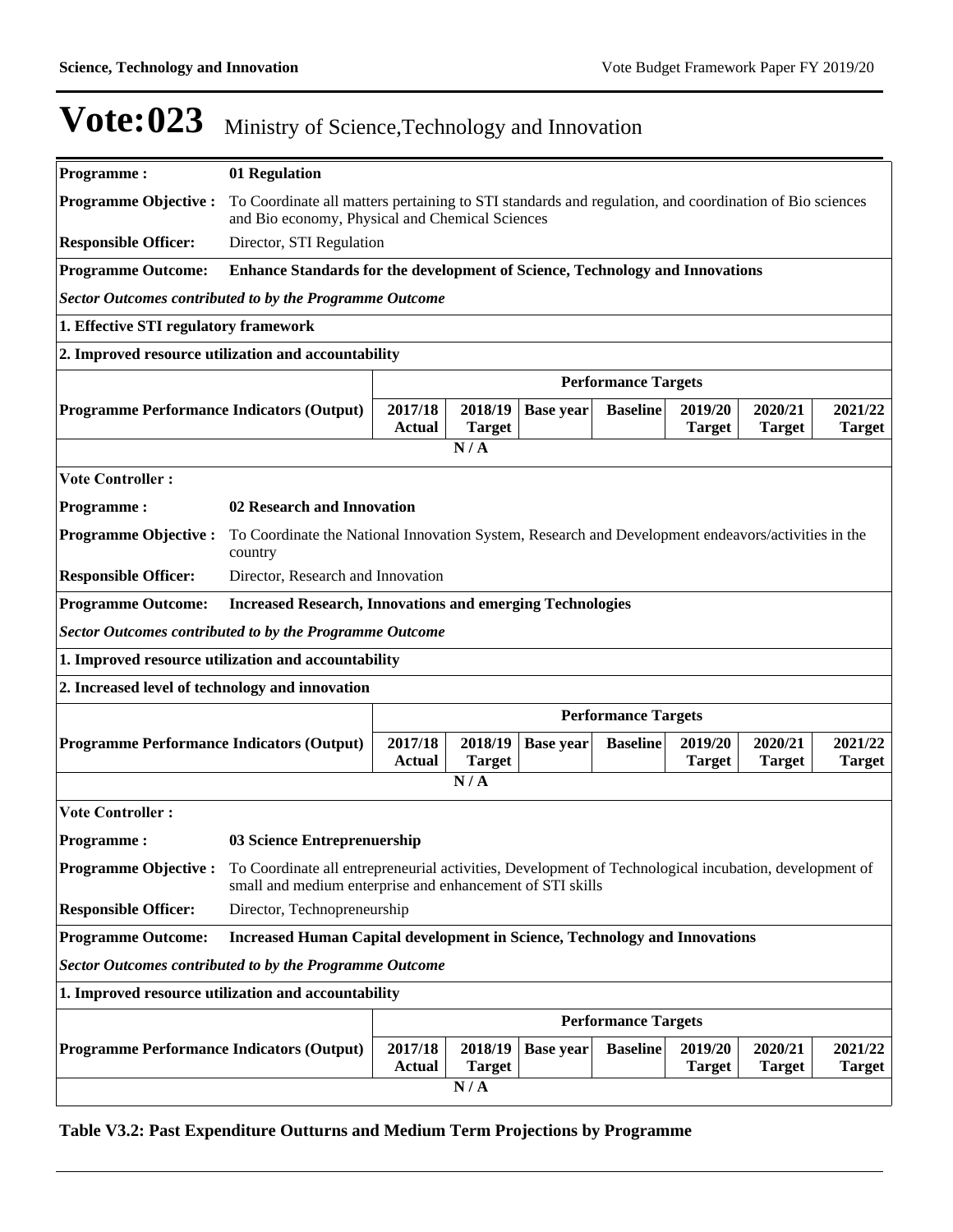| Billion Uganda shillings                                 | 2017/18 | 2018/19                                   |        | 2019-20                          | <b>MTEF Budget Projections</b> |         |         |         |
|----------------------------------------------------------|---------|-------------------------------------------|--------|----------------------------------|--------------------------------|---------|---------|---------|
|                                                          | Outturn | <b>Approved Spent By</b><br><b>Budget</b> | End O1 | <b>Proposed</b><br><b>Budget</b> | 2020-21                        | 2021-22 | 2022-23 | 2023-24 |
| Vote :023 Ministry of Science, Technology and Innovation |         |                                           |        |                                  |                                |         |         |         |
| 01 Regulation                                            | .244    | 4.009                                     | 0.321  | 5.067                            | 4.509                          | 8.109   | 8.190   | 8.190   |
| 02 Research and Innovation                               | 1.416   | 143.845                                   | 0.264  | 80.067                           | 102.082                        | 99.591  | 52.170  | 29.780  |
| 03 Science Entreprenuership                              | 1.210   | 4.562                                     | 0.207  | 4.962                            | 5.612                          | 6.887   | 6.717   | 6.717   |
| 49 General Administration and Planning                   | 53.509  | 17.878                                    | 12.839 | 15.137                           | 22.882                         | 23.533  | 32.187  | 45.353  |
| <b>Total for the Vote</b>                                | 57.379  | 170.295                                   | 13.631 | 105.233                          | 135.085                        | 138.120 | 99.263  | 90.040  |

#### **V4: SUBPROGRAMME PAST EXPENDITURE OUTTURNS AND PROPOSED BUDGET ALLOCATIONS**

### **Table V4.1: Past Expenditure Outturns and Medium Term Projections by SubProgramme**

| <b>Billion Uganda shillings</b>                                                             | 2017/18        | FY 2018/19            |                      | 2019-20                          |         | <b>Medium Term Projections</b> |         |         |
|---------------------------------------------------------------------------------------------|----------------|-----------------------|----------------------|----------------------------------|---------|--------------------------------|---------|---------|
|                                                                                             | Outturn Budget | <b>Approved</b> Spent | Bv<br><b>End Sep</b> | <b>Proposed</b><br><b>Budget</b> | 2020-21 | 2021-22                        | 2022-23 | 2023-24 |
| Programme: 01 Regulation                                                                    |                |                       |                      |                                  |         |                                |         |         |
| 04 Monitoring and Evaluation                                                                | 0.275          | 0.000                 | 0.085                | 0.000                            | 0.000   | 0.000                          | 0.000   | 0.000   |
| 05 Quality Assurance                                                                        | 0.182          | 0.000                 | 0.029                | 0.000                            | 0.000   | 0.000                          | 0.000   | 0.000   |
| 12 Science, Technology and Innovation Policy and<br>Regulation                              | 0.787          | 0.000                 | 0.208                | 0.000                            | 0.000   | 0.000                          | 0.000   | 0.000   |
| 15 Bio Safety and Bio Security                                                              | 0.000          | 1.300                 | 0.000                | 1.720                            | 1.481   | 1.481                          | 2.381   | 2.381   |
| 16 Bio Sciences and Bio Economy                                                             | 0.000          | 1.350                 | 0.000                | 1.670                            | 1.330   | 1.481                          | 2.581   | 3.500   |
| 17 Physical, Chemical and Social Sciences                                                   | 0.000          | 1.359                 | 0.000                | 1.677                            | 1.698   | 5.147                          | 3.228   | 2.309   |
| <b>Total For the Programme: 01</b>                                                          | 1.244          | 4.009                 | 0.321                | 5.067                            | 4.509   | 8.109                          | 8.190   | 8.190   |
| Programme: 02 Research and Innovation                                                       |                |                       |                      |                                  |         |                                |         |         |
| 06 International Collaboration                                                              | 0.376          | 0.000                 | 0.063                | 0.000                            | 0.000   | 0.000                          | 0.000   | 0.000   |
| 07 Research and Development                                                                 | 0.351          | 1.490                 | 0.069                | 1.710                            | 1.490   | 0.380                          | 0.380   | 0.390   |
| 08 Technology Development                                                                   | 0.437          | 1.300                 | 0.098                | 1.642                            | 1.300   | 1.340                          | 1.140   | 1.340   |
| 10 Infrastructure Development                                                               | 0.000          | 1.305                 | 0.000                | 1.635                            | 1.015   | 3.010                          | 2.940   | 2.460   |
| 14 Innovation Registration and Intellectual Property<br>Managment                           | 0.252          | 1.328                 | 0.034                | 1.646                            | 1.028   | 1.320                          | 1.320   | 1.590   |
| 1511 Kiira Motors Corporation                                                               | 0.000          | 24.000                | 0.000                | 24,000                           | 27.349  | 27.449                         | 27.349  | 24.000  |
| 1513 National Science, Technology, Engineering<br>and Innovation Skills Enhancement Project | 0.000          | 114.422               | 0.000                | 49.434                           | 69.900  | 66.092                         | 19.041  | 0.000   |
| <b>Total For the Programme: 02</b>                                                          | 1.416          | 143.845               | 0.264                | 80.067                           | 102.082 | 99.591                         | 52.170  | 29.780  |
| Programme: 03 Science Entreprenuership                                                      |                |                       |                      |                                  |         |                                |         |         |
| 09 Technology Uptake, Commercialisation and<br><b>Enterprise Development</b>                | 0.333          | 1.550                 | 0.060                | 1.650                            | 1.550   | 1.600                          | 1.760   | 2.071   |
| 10 Science, Technology and Innovation<br>infrastructure Development                         | 0.299          | 0.000                 | 0.048                | 0.000                            | 0.000   | 0.000                          | 0.000   | 0.000   |
| 11 Skills Development                                                                       | 0.324          | 1.537                 | 0.064                | 1.687                            | 1.637   | 2.910                          | 2.760   | 1.944   |
| 13 Small and Medium Enterprise Development and<br>Facilitation                              | 0.253          | 0.000                 | 0.034                | 0.000                            | 0.000   | 0.000                          | 0.000   | 0.000   |
| 18 Advancement and Outreach                                                                 | 0.000          | 1.475                 | 0.000                | 1.625                            | 2.425   | 2.377                          | 2.197   | 2.702   |
| <b>Total For the Programme: 03</b>                                                          | 1.210          | 4.562                 | 0.207                | 4.962                            | 5.612   | 6.887                          | 6.717   | 6.717   |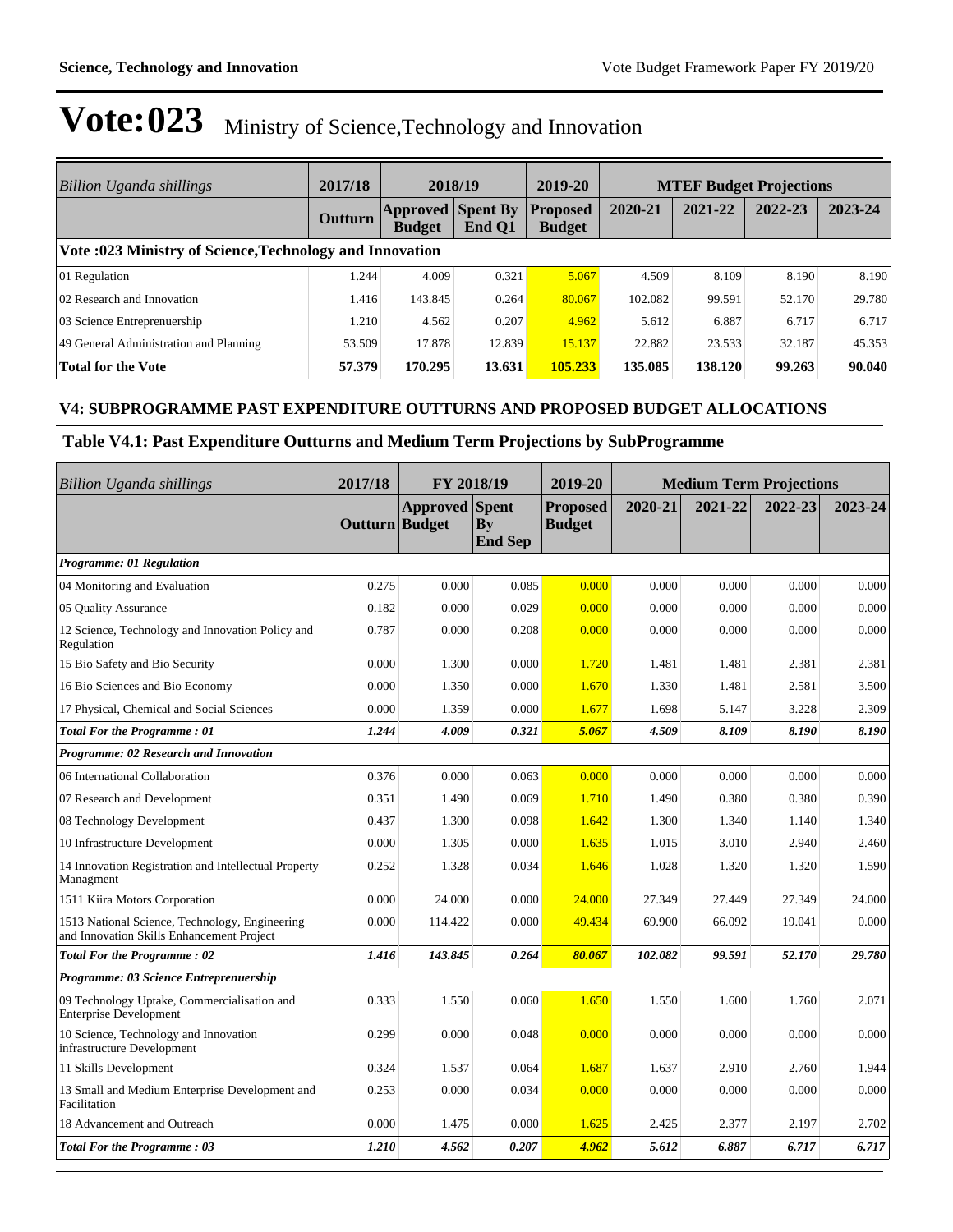| Programme: 49 General Administration and Planning                               |        |         |        |         |         |         |        |        |
|---------------------------------------------------------------------------------|--------|---------|--------|---------|---------|---------|--------|--------|
| 101 Finance and Administration                                                  | 20.083 | 14.786  | 5.539  | 12.762  | 17.870  | 20.345  | 25.345 | 28.745 |
| 03 Internal Audit                                                               | 0.170  | 0.215   | 0.026  | 0.125   | 0.130   | 0.070   | 0.140  | 0.195  |
| 1459 Institutional Support to Ministry of Science,<br>Technology and Innovation | 33.256 | 0.458   | 7.274  | 0.458   | 2.000   | 1.900   | 2.000  | 5.349  |
| 19 Policy and Planning                                                          | 0.000  | 2.419   | 0.000  | 1.792   | 2.882   | 1.218   | 4.702  | 11.063 |
| Total For the Programme: 49                                                     | 53.509 | 17.878  | 12.839 | 15.137  | 22.882  | 23.533  | 32.187 | 45.353 |
| <b>Total for the Vote :023</b>                                                  | 57.379 | 170.295 | 13.631 | 105.233 | 135.085 | 138.120 | 99.263 | 90.040 |

### **Table V4.2: Key Changes in Vote Resource Allocation**

| Major changes in resource allocation over and above the<br>previous financial year | Justification for proposed Changes in Expenditure and<br><b>Outputs</b>                                                                                                                                                                              |
|------------------------------------------------------------------------------------|------------------------------------------------------------------------------------------------------------------------------------------------------------------------------------------------------------------------------------------------------|
| Vote :023 Ministry of Science, Technology and Innovation                           |                                                                                                                                                                                                                                                      |
| Programme: 49 Ministry of Science, Technology and Innovation                       |                                                                                                                                                                                                                                                      |
| <b>Output: 01 Administration and Support Services</b>                              |                                                                                                                                                                                                                                                      |
| (2.161)<br>Change in Allocation (UShs Bn):                                         | The rent arrears was budgeted for in the current FY which<br>has deducted from the line item. Thus reduction to 2.9Billion                                                                                                                           |
| <b>Output: 02 Research, Information and statistical services</b>                   |                                                                                                                                                                                                                                                      |
| Change in Allocation (UShs Bn):<br>(0.130)                                         | It is hoped that all the start up activities towards the full<br>functionalisation of the Sector Statistical system would have<br>been complete in the FY 2018/2019. Therefore it necessitated<br>a reduction of the allocation in the subsequent FY |
| <b>Output: 03 Policy, Planning and Monitoring</b>                                  |                                                                                                                                                                                                                                                      |
| (0.498)<br>Change in Allocation (UShs Bn):                                         |                                                                                                                                                                                                                                                      |

### **Table V4.3: Major Capital Investment (Capital Purchases outputs over 0.5Billion)**

| <b>FY 2018/19</b>                                       | <b>FY 2019/20</b> |                                                                          |  |  |  |
|---------------------------------------------------------|-------------------|--------------------------------------------------------------------------|--|--|--|
| <b>Appr. Budget and Planned Outputs</b>                 | by end Sep        | <b>Expenditures and Achievements Proposed Budget and Planned Outputs</b> |  |  |  |
| Vote 023 Ministry of Science, Technology and Innovation |                   |                                                                          |  |  |  |
| Programme: 02 Research and Innovation                   |                   |                                                                          |  |  |  |

Project : 1513 National Science, Technology, Engineering and Innovation Skills Enhancement Project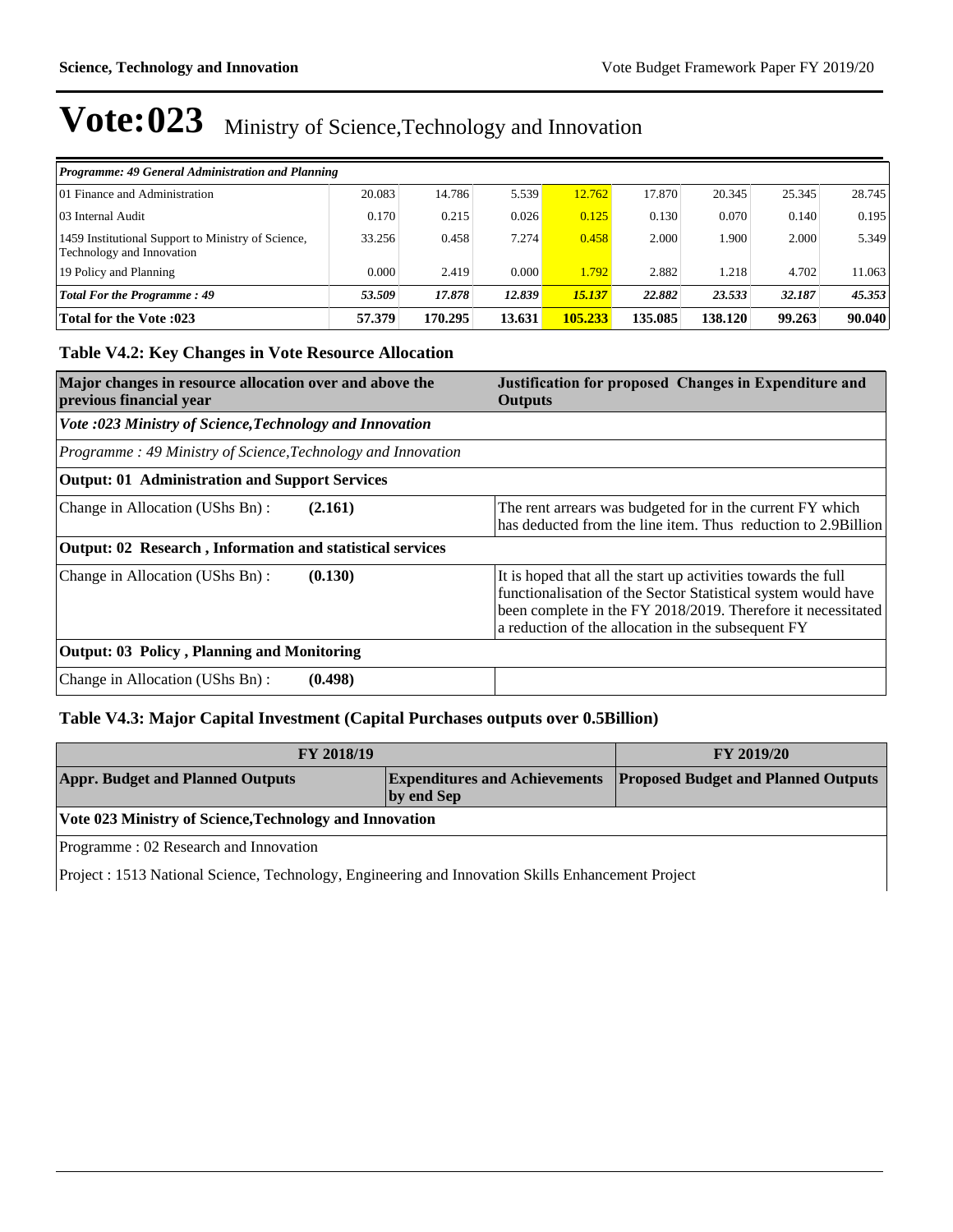| Output: 72 Government Buildings and Administrative Infrastructure                                                                                                                                                                                                                                                                                                                                                                                                                                                                                                  |        |       |                                                                                                                                                                   |
|--------------------------------------------------------------------------------------------------------------------------------------------------------------------------------------------------------------------------------------------------------------------------------------------------------------------------------------------------------------------------------------------------------------------------------------------------------------------------------------------------------------------------------------------------------------------|--------|-------|-------------------------------------------------------------------------------------------------------------------------------------------------------------------|
| Cadastral, topographic, hydrological surveys and<br>sites preparation undertaken<br>Environmental and social management and<br>Monitoring plans developed<br>Innovation and Design Hubs established<br>Manufacturing incubation hubs constructed<br>Physical infrastructural designs developed and<br>approved<br>Physical infrastructure for NSTESEC and TIBIC<br>established<br>Shell infrastructure-techno-business facilitation<br>centres established<br>Testing, centres and calibration facilities<br>established<br>Utilities and access roads constructed |        |       | Phase 1 - Learning factory construction<br>equipment procured and delivered<br>Phase 1 of the civil works for the TIBIC -<br>Namanve and NSTEIC - Sanga completed |
| <b>Total Output Cost(Ushs</b><br>Thousand):                                                                                                                                                                                                                                                                                                                                                                                                                                                                                                                        | 93.190 | 0.000 | 40.217                                                                                                                                                            |
| Gou Dev't:                                                                                                                                                                                                                                                                                                                                                                                                                                                                                                                                                         | 0.000  | 0.000 | 0.000                                                                                                                                                             |
| Ext Fin:                                                                                                                                                                                                                                                                                                                                                                                                                                                                                                                                                           | 93.190 | 0.000 | 40.217                                                                                                                                                            |
| $A.I.A$ :                                                                                                                                                                                                                                                                                                                                                                                                                                                                                                                                                          | 0.000  | 0.000 | 0.000                                                                                                                                                             |
| Output: 77 Purchase of Specialised Machinery & Equipment                                                                                                                                                                                                                                                                                                                                                                                                                                                                                                           |        |       |                                                                                                                                                                   |
| Design centre machinery and equipment procured<br>$&$ supplied<br>Machinery and equipment, motor vehicles<br>procured $&$ supplied                                                                                                                                                                                                                                                                                                                                                                                                                                 |        |       | Phase 1 of learning factory - Construction<br>equipment procured and delivered                                                                                    |
| Production workshops and quality assurance<br>laboratories equipped<br>Prototyping equipment procured                                                                                                                                                                                                                                                                                                                                                                                                                                                              |        |       |                                                                                                                                                                   |
| <b>Total Output Cost(Ushs</b><br>Thousand):                                                                                                                                                                                                                                                                                                                                                                                                                                                                                                                        | 14.860 | 0.000 | 9.217                                                                                                                                                             |
| Gou Dev't:                                                                                                                                                                                                                                                                                                                                                                                                                                                                                                                                                         | 0.000  | 0.000 | 0.000                                                                                                                                                             |
| Ext Fin:                                                                                                                                                                                                                                                                                                                                                                                                                                                                                                                                                           | 14.860 | 0.000 | 9.217                                                                                                                                                             |
| $A.I.A$ :                                                                                                                                                                                                                                                                                                                                                                                                                                                                                                                                                          | 0.000  | 0.000 | 0.000                                                                                                                                                             |

## *V5: VOTE CHALLENGES FOR 2019/20 AND ADDITIONAL FUNDING REQUESTS*

**Vote Challenges for FY 2019/20**